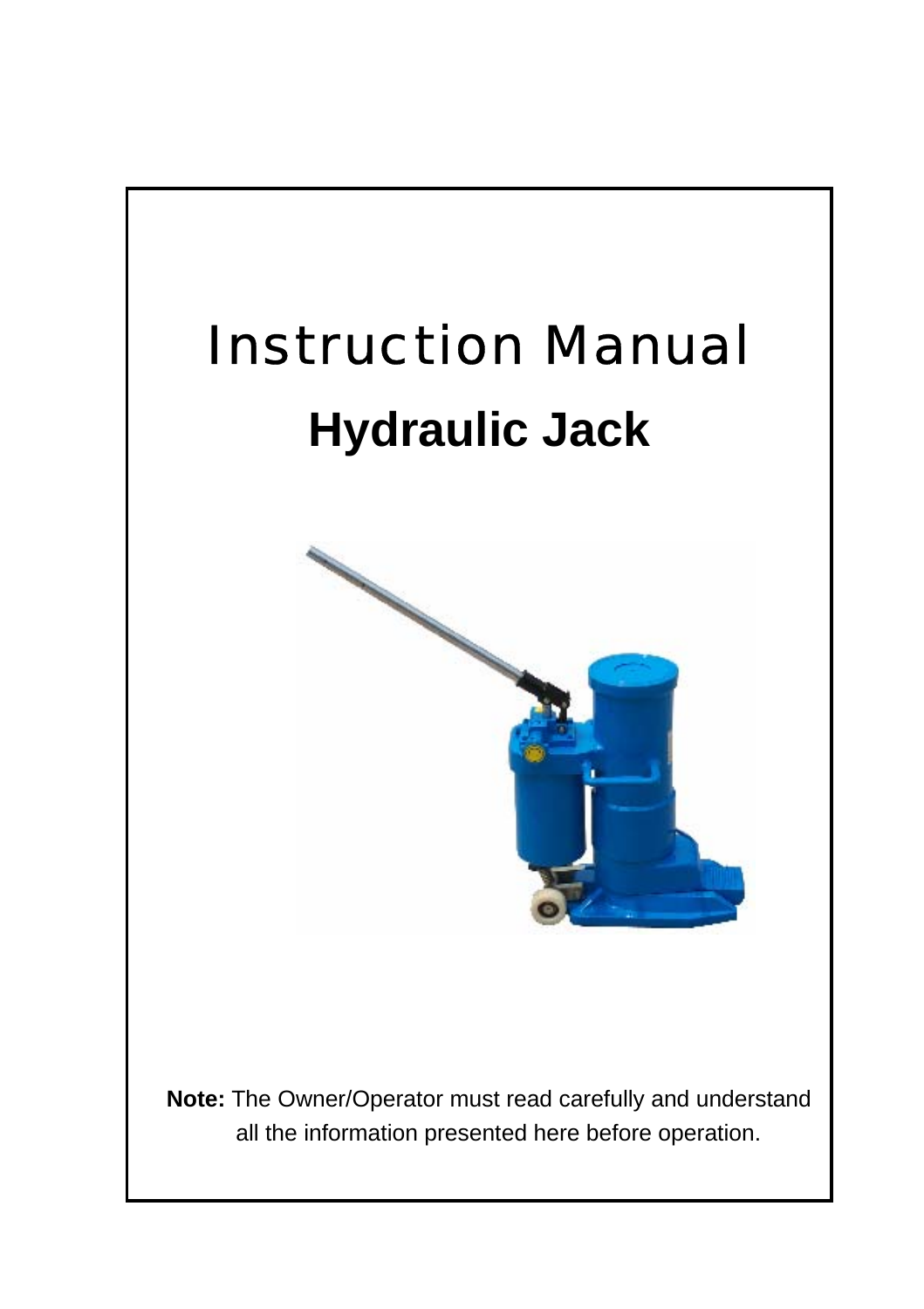# **Contents**

| 1              |     |                     |   |  |  |
|----------------|-----|---------------------|---|--|--|
| $\overline{2}$ |     |                     |   |  |  |
| 3              |     |                     |   |  |  |
|                | 3.1 |                     | 3 |  |  |
|                | 3.2 |                     | 3 |  |  |
| $\overline{4}$ |     |                     | 3 |  |  |
| 5              |     |                     |   |  |  |
|                | 5.1 |                     | 3 |  |  |
|                | 5.2 | Method of operating | 4 |  |  |
|                | 5.3 | Safety standard     | 4 |  |  |
| 6              |     |                     |   |  |  |
| 7              |     |                     |   |  |  |
| 8              |     |                     |   |  |  |
| 9              |     |                     |   |  |  |
| 10             |     |                     |   |  |  |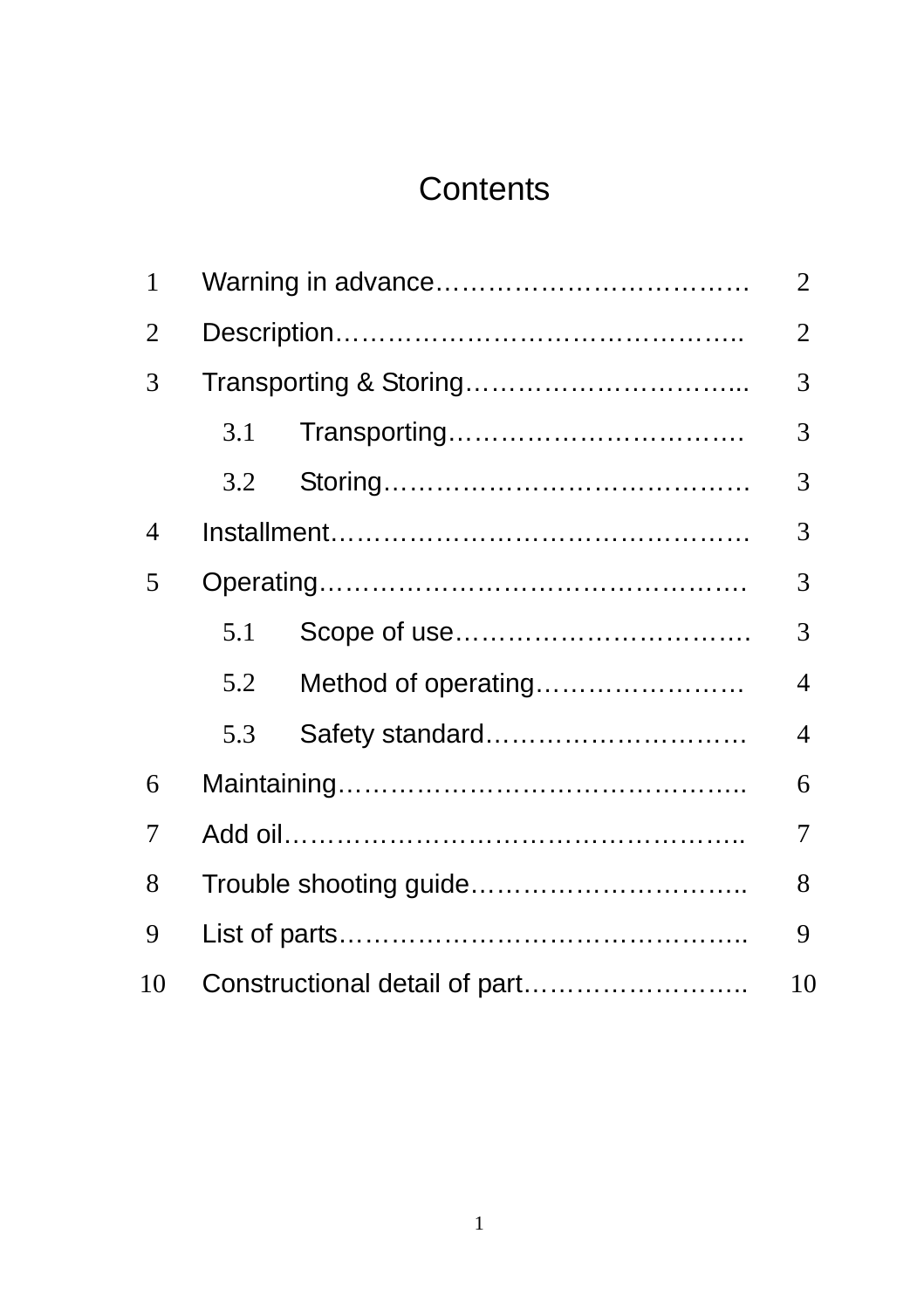THANK YOU VERY MUCH FOR CHOOSING OUR HYDRAULIC JACK. FOR YOUR SAFETY AND CORRECT OPERATION, PLEASE CAREFULLY READ THE MANUAL BEFORE USE.

**NOTE:** All of the information reported herein is based on data available at the time of printing. The factory reserves the right to modify its own products at any time without notice or incurring in any sanction. Please verify with the factory for possible updates.

### **1. WARNING IN ADVANCE**

1.1 This jack shall be operated only by qualified personnel.

1.2 The use of this jack should follow every important points described in this manual, otherwise the injury of operators or damage of articles might be caused because of neglect during use of this jack.

1.3 Before operation, operator should check and confirm that the jack is in good state.

1.4 The original manufacturer has no responsibility to the change of jack's mechanical property caused by maintaining of the third party without any written permission from manufacturer except repairing by the manufacturer or his agency.

# **2. DESCRIPTION**

This package includes one jack, one spare parts bag and one this manual.

| Capacity                     | (ton) | 25ton                            |
|------------------------------|-------|----------------------------------|
| Lifting height               | (mm)  | 215                              |
| Min. height / tooth          | (mm)  | 58                               |
| Min. height / head           | (mm)  | 505                              |
| Load on the operating handle | (N)   | 400                              |
| Net weight                   | (kg)  | 109                              |
| Reduced speed                |       | adjustable                       |
| Temperature range of use     |       | $-20C^{\circ}$ --+50 $C^{\circ}$ |
| Packing size                 | ˈmm   | 530x350x610                      |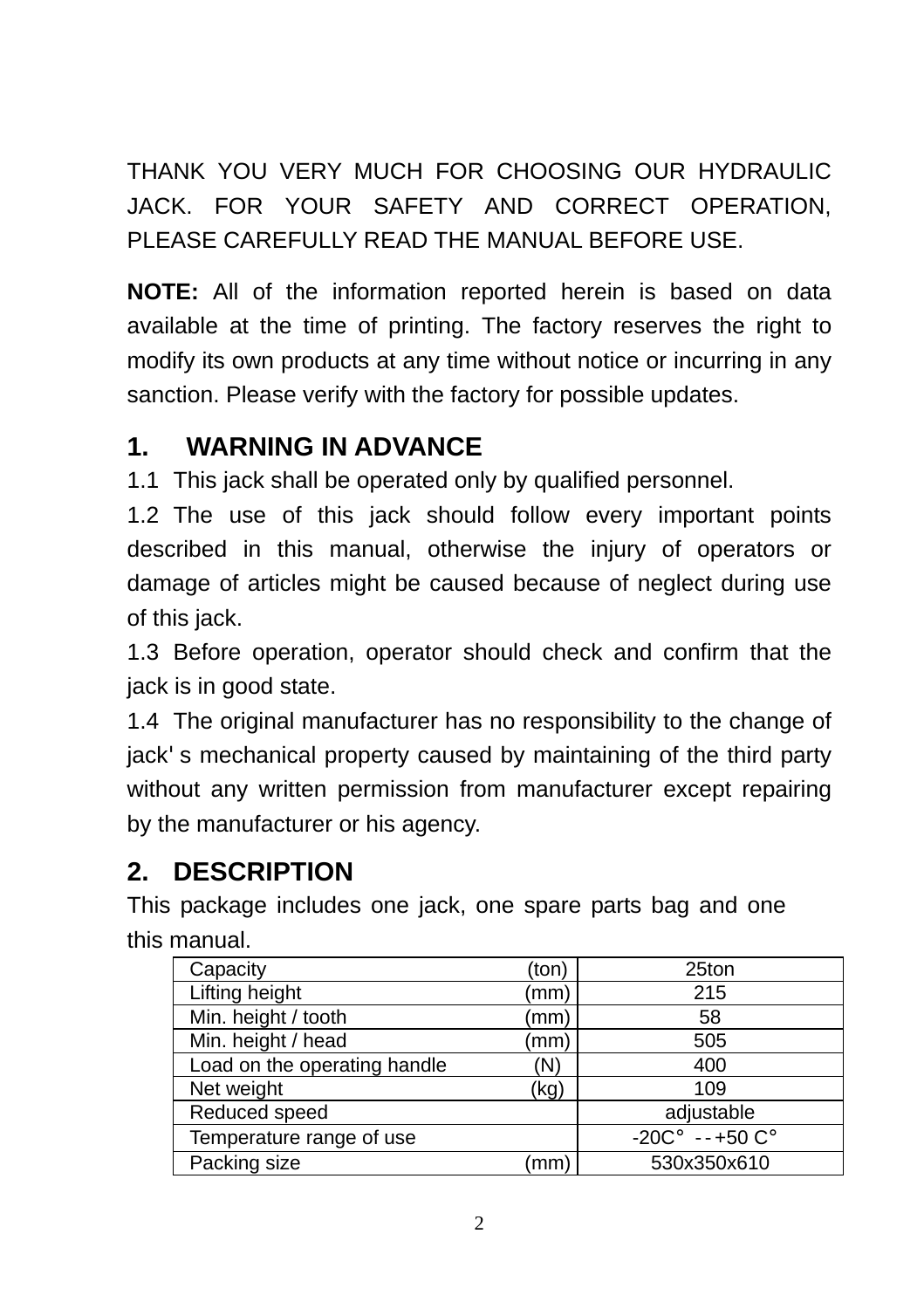# **3. TRANSPORTATION & STORAGE**

### **3.1 Transportation**

The operating handle (02) is just for operating the jack. When transporting the jack, it can not be dropped or be thrown because it may cause the piston of it damaged, and the pump of it might be spoiled. Therefore, the jack should be fixed before transporting to avoid it being shocked by other objects.

#### **3.2 Storage**

Keeping the folded jack in a dry place.

### **4. INSTALLMENT**

The installing of jack is very simple .The only thing you should follow is to insert the operating handle (02) to the socket (04) and screw it tightly in clockwise direction.

### **5. OPERATING**

#### **5.1 Scope of use**

When use this jack, it shall be put on the fixed and solid place, such as reinforced concrete floor, to lift or to move load vertically. In order to lift load in such limited area of jack, some auxiliary pad can be placed under the base of it. The tooth plate (46) of jack should be put on the base, so that it can be folded inside when retracting the jack.

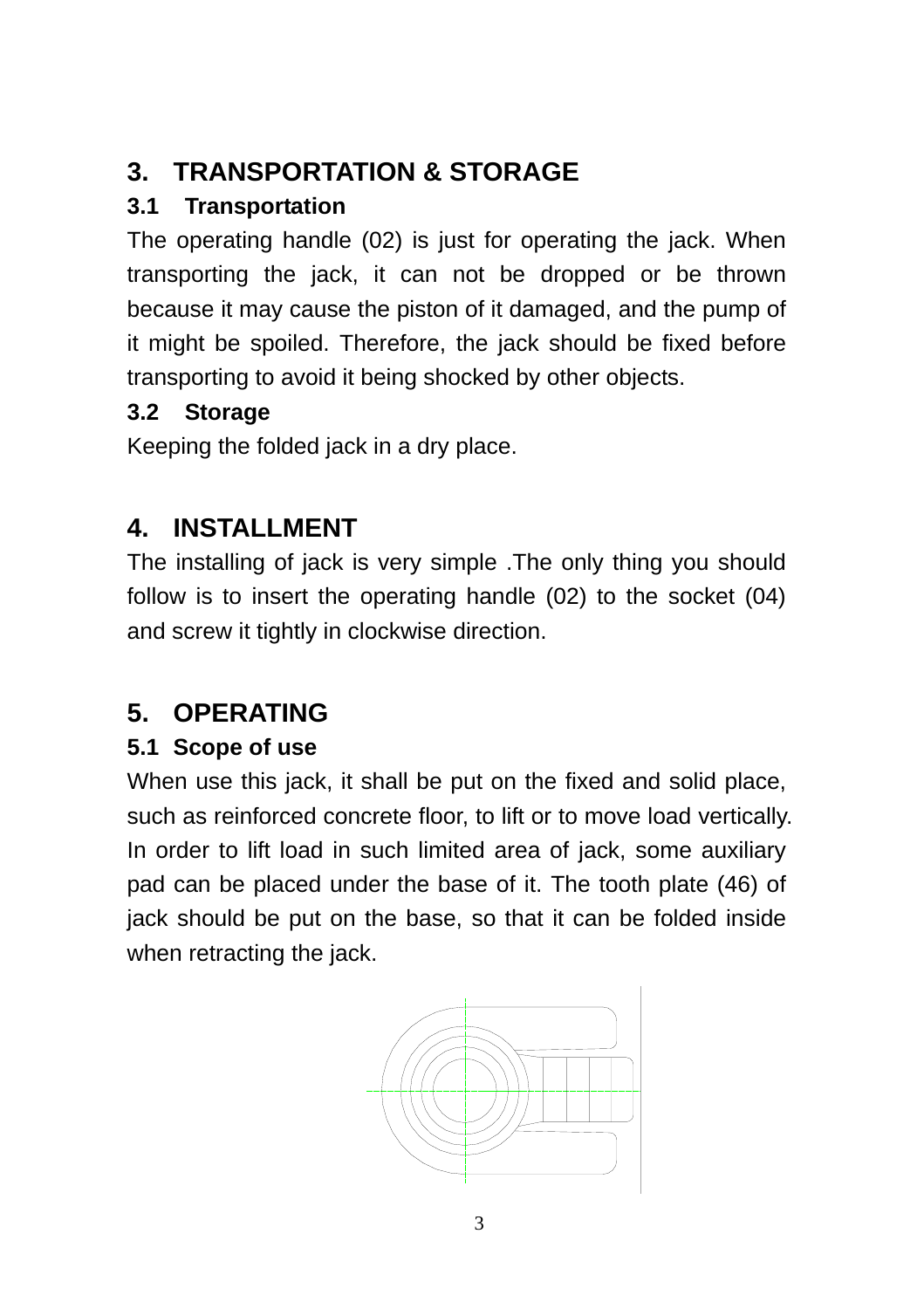#### **5.2 Method of operating**

#### **5.2.1 Lifting**

Put a weight on the tooth plate of jack stable.

Attention: Can not use the front end of tooth plate to lift the weight.

Important point: When lifting the weight by the tooth plate, the weight should be close to the head of jack to avoid the pillar (49) of jack being bent.

Please screw in the unloaded handle (16) tightly in clockwise direction before lifting.

Then press and lift the operating handle up and down repeatedly to pump the pressure to lift the weight. The lifting movement can be stopped immediately by stopping the lifting operation.

#### **5.2.2 Reducing**

Please screw out the unload handle slowly in anti-clockwise direction to reduce the weight step by step. But when screw up the round unload handle again, the reducing movement can be stopped instantly.

Note: When the jack is in unloaded condition, the head of it should be pressed to reduce its height.

Attention: If the jack is not in the state of maintaining, each part of it can not be dismantled except the operating handle.

### **5.3 Safety standard**

5.3.1 The lifting of weight is dangerous operation, the appointed operators should be professional, be trained and be experienced.

5.3.2 Those extra weights can not be added on the lifted weight to avoid dropping accident happening.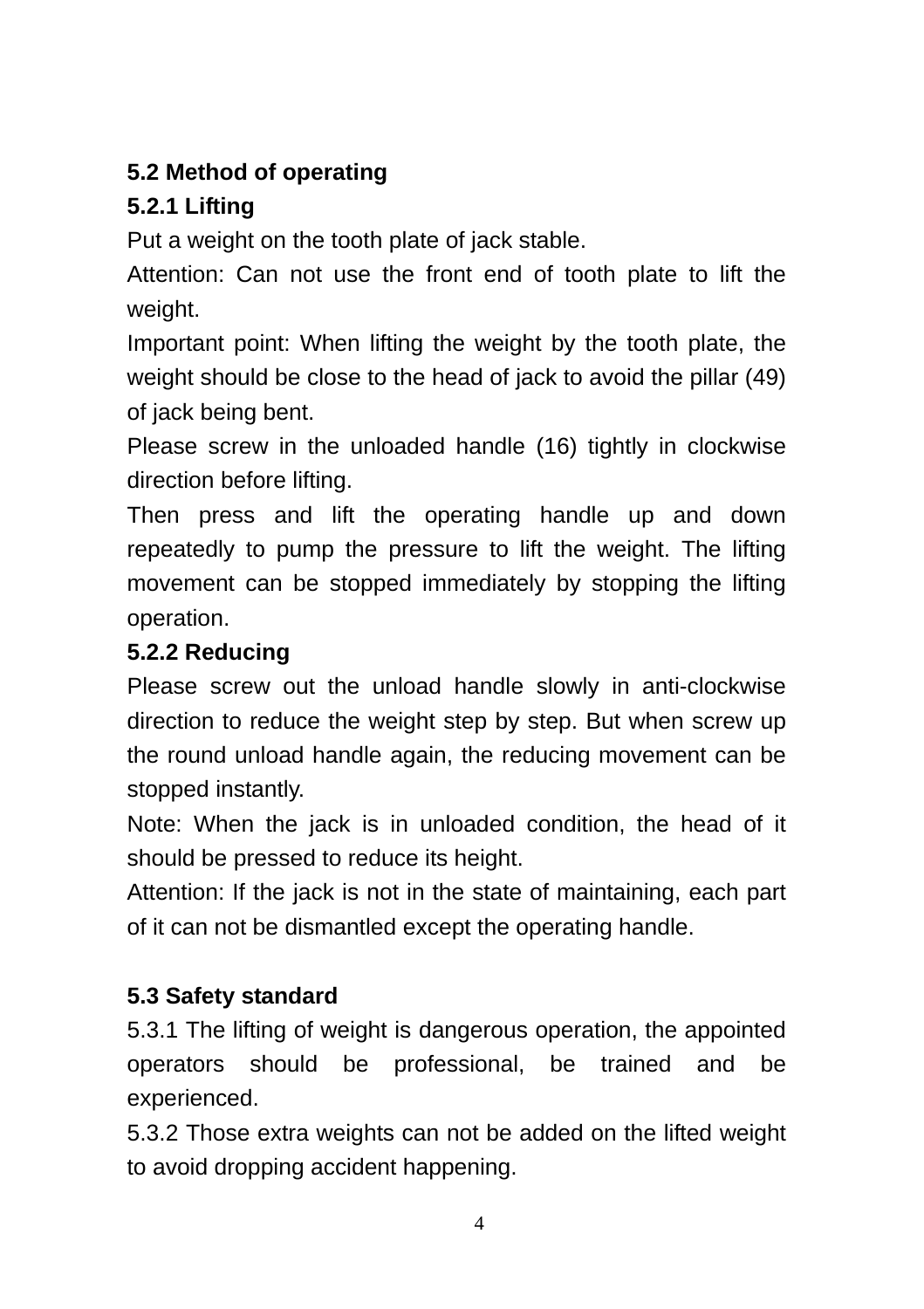5.3.3 Never exceed the recommended maximum limitation of lifting weight.

5.3.4 Please keep a safety distance with the lifted weight.

5.3.5 Never use the jack, or being changed or spoilt, or in bad condition itself.

5.3.6 When lifting the weight by tooth plate, please keep the weight close to the head of jack to avoid the pillar of jack being bent. Please check the drawing again.

5.3.7 Please confirm that each support point of ground should be solid and stable including floor area and loading etc, then any type of operating should be handled on the plane surface only.

5.3.8 Please guarantee the lifted weight stable during the whole lifting period to avoid it being turn over or being slipped. Each device shall be fixed before lifting.

5.3.9 Never operating the jack when people standing on the lifting weight.

5.3.10 Never use the front end of the tooth plate to lift weight. The tooth plate should be located in its base totally, the pushing point to the weight should close to the back end of tooth plate as far as possible.

5.3.11 Never screw the adjustable screw (18), under any circumstance, otherwise a typical accident of jack dropping might be happened. These parts (10,11,18,19,20,21) are the device of overloading protection.

5.3.12 Never use the side of jack's head to lift weight. The weight should be contacted with the black shadow surface of the following pictures.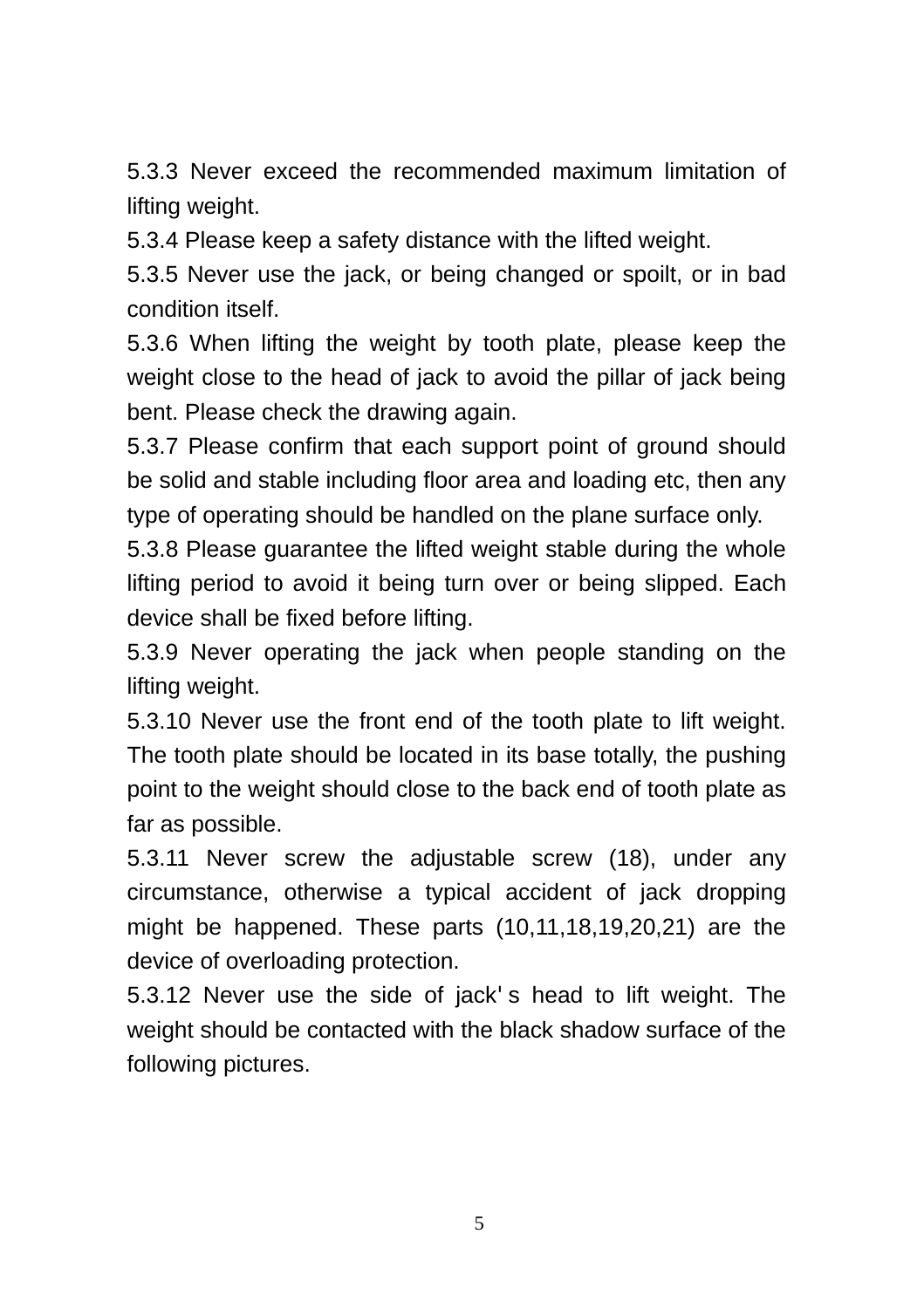

5.4.3 Operators should be very careful to use different jacks to lift a heavy-duty weight. Pay attention to the shifting of center of gravity during lowering or lifting the weight. The total lifting capacity of all jacks should be larger than load of lifted weights. 5.4.4 The owner of jack should guarantee all of the stick labels concerning safety standards keeping on its relative locations, which should be replaced when they can not be read clearly. 5.4.5 This operation manual can not cover all situations, please follow each step of it cautiously.

#### **6. MAINTAINING**

6.1Routine inspection

6.1.1 Before operation, please inspect and confirm that:

(1) All of the stoppers and screws of jack have been screwed up tightly.

(2) There is no oil leaking on the jack's pump.

(3) There is no cracking or deformation on pump body, tooth plate and its base.

(4) The pump should be operated normally without load.

6.1.2 Under the frequent use of the jack, the time of checking shall be shortened as well, and the following checking points shall be emphasized:

(1) All of the jack stoppers, screws, and nuts should be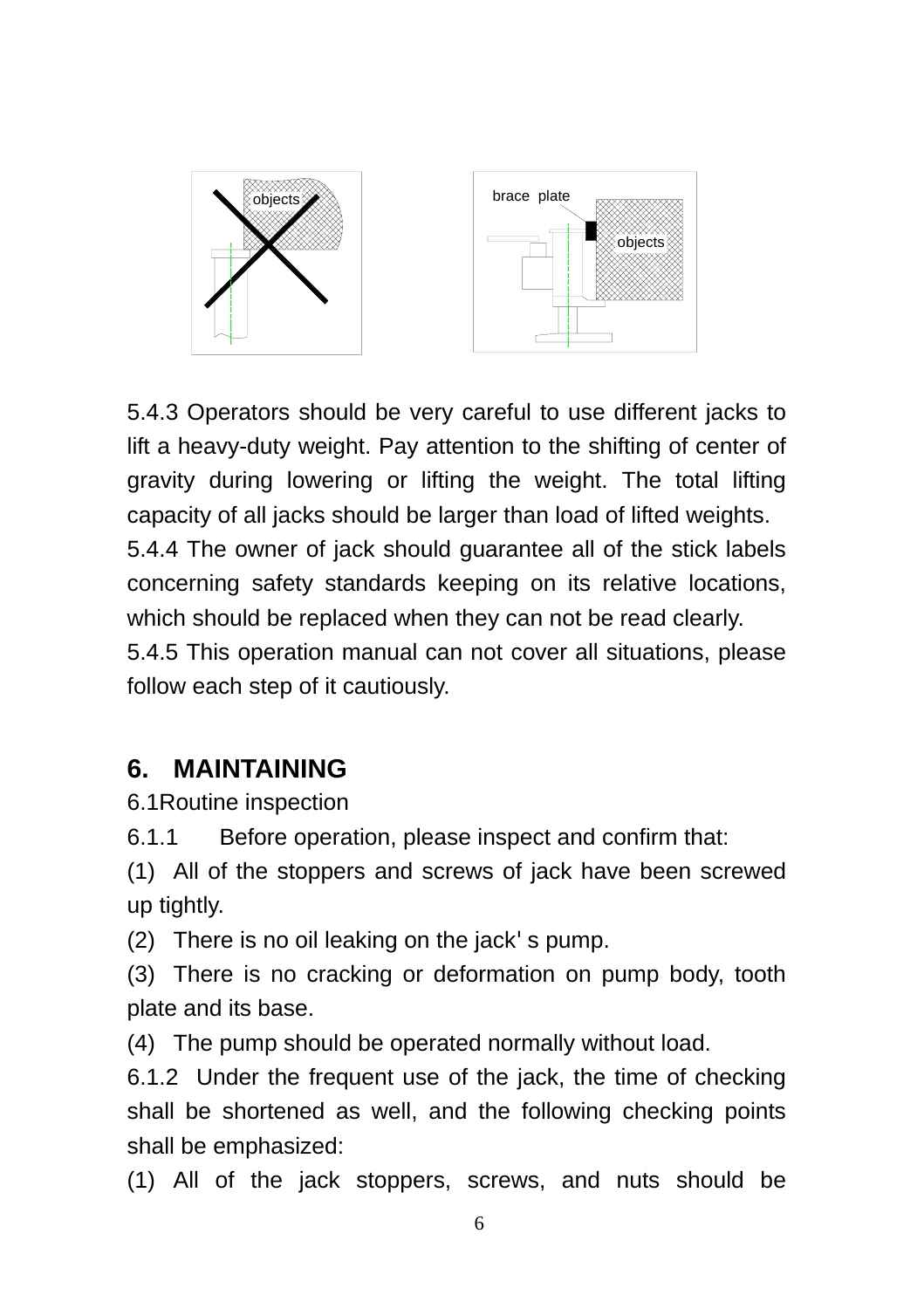screwed up sufficiently and should be adjusted when it is necessary.

(2) When the jack is in loading state, please pump it totally until the release valve opening and without any oil-leaking (but the oil spot on the surface of pillar or valve stem is in normal). Please release the pressure of pump and check the pillar to confirm the pillar being flat and vertical without any shocking and scraping. If any damage of it being found the pillar should be changed in time.

(3) When the jack is reducing, operator should check whether the reducing movement is stable or not and it should be wedged (but some slight vibration is in normal).

(4) Please, carefully check all of the exterior parts of jack including,

Pump body: no deformation, cracking and impacting on it

Operating handle of pump: no deformation no over space in each plug, otherwise the old plug shall be replaced by a new one

Tooth plate: no deformation & cracking Base: no deformation &cracking

# **7. ADD OIL**

If the jack can not be pumped up to its rated height, it is necessary for you to add hydraulic oil into the oil tank. The hydraulic oil to be used must have a quality of ISO VG22 or equivalence. Mixing of different fluids is prohibited!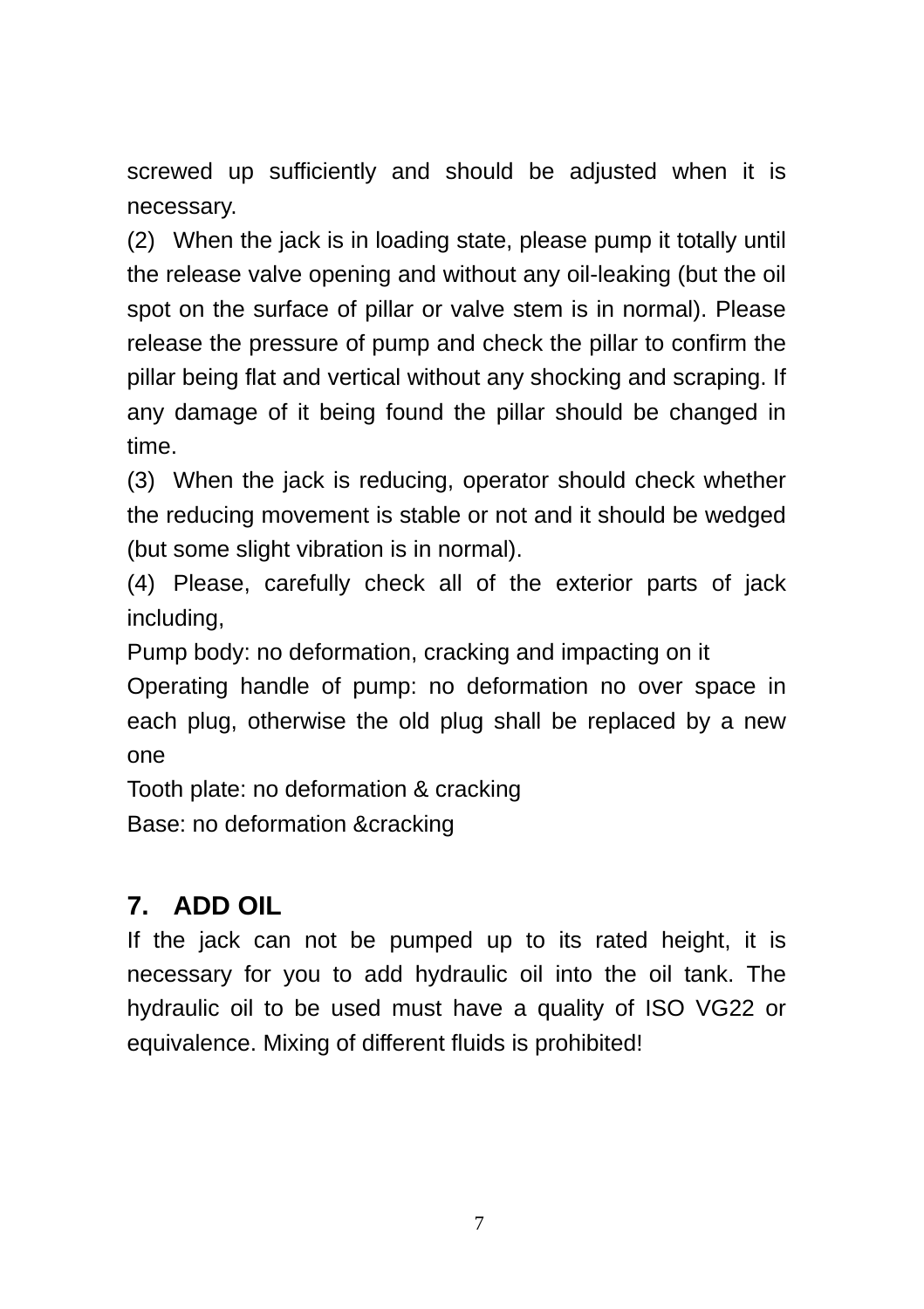## **8. TROUBLE SHOOTING GUIDE**

| <b>Symptom</b>                                                           | <b>Possible</b><br>cause                              | <b>Aliments</b>                                                                                                                                                      |  |  |
|--------------------------------------------------------------------------|-------------------------------------------------------|----------------------------------------------------------------------------------------------------------------------------------------------------------------------|--|--|
| Jack can not.<br>pumped<br>be<br>up properly.                            | The release<br>valve is not<br>closed.                | 1. Screw in the unloaded handle<br>(16) tightly in clockwise direction.<br>2. Loose the screw (38) to release<br>the air from the pump, then screw<br>in it tightly. |  |  |
| Jack can not<br>be released<br>down at the<br>top position               | The .<br>release<br>valve is not<br>opened<br>enough. | Screw out the unload handle (16)<br>in counter - clockwise direction                                                                                                 |  |  |
| Jack can not<br>pumped<br>be<br>its<br>up to<br>rated<br>max.<br>height. | Oil<br>is<br>not<br>enough.                           | Screw out the screw (10), and add<br>enough hydraulic oil.                                                                                                           |  |  |
| The oil<br>has<br>leaked,<br>around the<br>plunger.                      | Seals<br>are<br>worn out.                             | Replace worn seals with new ones<br>(8) and (7) (in the spare parts<br>bag).                                                                                         |  |  |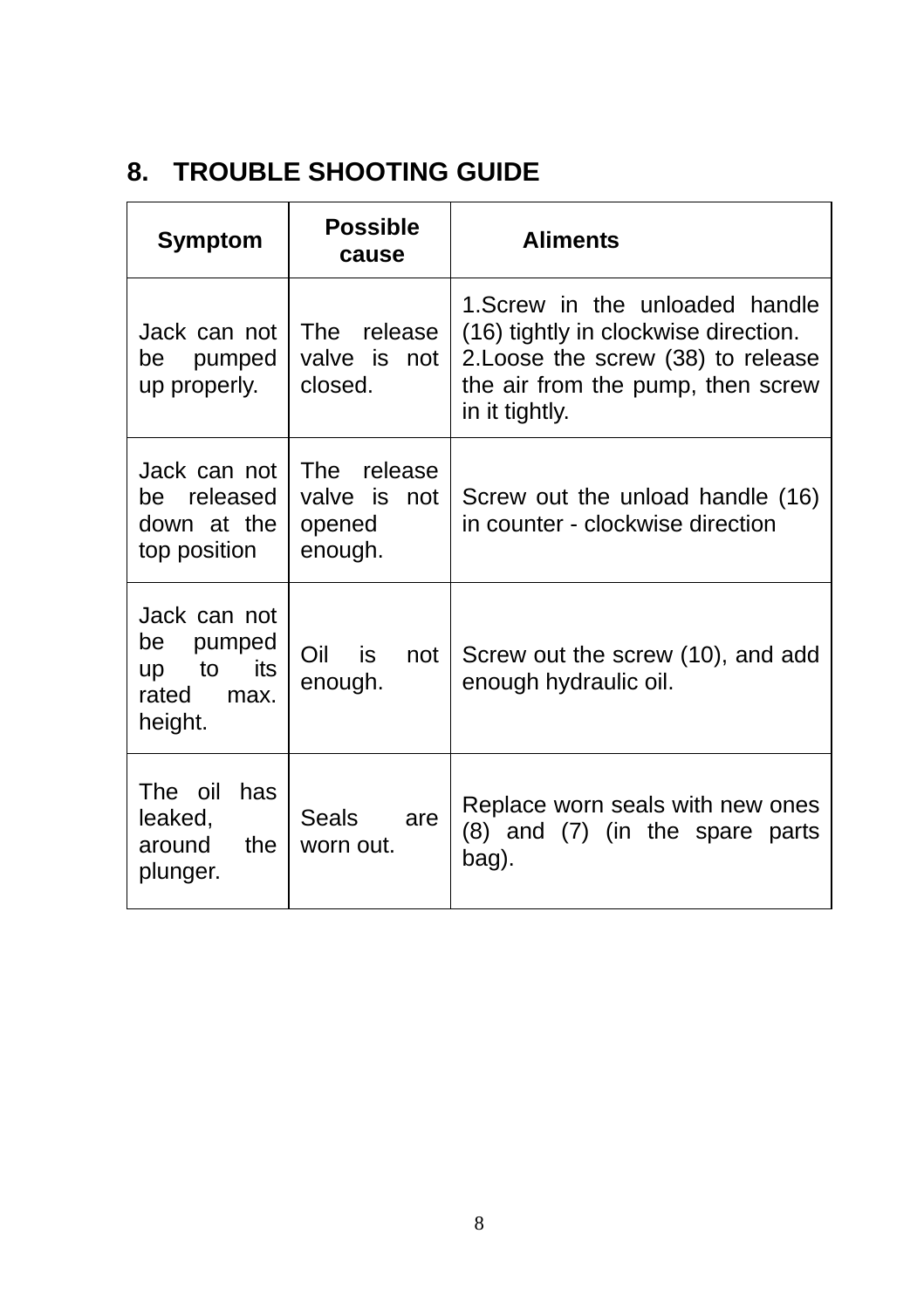### **9. LIST OF PARTS**

| <b>NO</b>      | NAME                   | <b>CODE OF</b><br><b>PARTS</b> | <b>QTY</b>     | <b>NO</b> | <b>NAME</b>            | <b>CODE OF</b><br><b>PARTS</b> | QTY            |
|----------------|------------------------|--------------------------------|----------------|-----------|------------------------|--------------------------------|----------------|
| 1              | <b>Upper Handle</b>    | 2501                           | 1              | 33        | Oil Pipe               | 2533                           | 1              |
| $\overline{2}$ | Lower Handle           | 2502                           | 1              | 34        | <b>Retaining Ring</b>  | 534                            | 1              |
| 3              | Snap Ring              | 503                            | 6              | 35        | Filter                 | 535                            | 1              |
| 4              | Socket                 | 504                            | 1              | 36        | Spring                 | 2536                           | $\overline{2}$ |
| 5              | Pin                    | 505                            | 2              | 37        | Screw                  | 2537                           | $\overline{2}$ |
| 6              | Plunger                | 2506                           | 1              | 38        | Screw                  | 537                            | 1              |
| $\overline{7}$ | O - Ring               | 2507                           | $\overline{2}$ | 39        | Ball                   | 525                            | 1              |
| 8              | Back-up Ring           | 2508                           | $\overline{2}$ | 40        | Cylinder               | 2540                           | 1              |
| 9              | Pin                    | 2509                           | 1              | 41        | <b>Steel Wire</b>      | 2541                           | 1              |
| 10             | Screw                  | 510                            | 2              | 42        | <b>Retaining Ring</b>  | 2542                           | 1              |
| 11             | Gasket                 | 511                            | 3              | 43        | Limit Block            | 2543                           | $\mathbf{1}$   |
| 12             | Ball                   | 512                            | 1              | 44        | Retaining Ring         | 2544                           | $\overline{2}$ |
| 13             | O - Ring               | 513                            | 1              | 45        | Bush                   | 2545                           | 2              |
| 14             | Release Rod            | 514                            | 1              | 46        | <b>Forked Mounting</b> | 2546                           | 1              |
| 15             | Snap Ring              | 515                            | $\mathbf{1}$   | 47        | O-Ring                 | 2547                           | $\mathbf{1}$   |
| 16             | Unload Handle          | 516                            | 1              | 48        | Y-Ring                 | 2548                           | 1              |
| 17             | Screw                  | 517                            | 1              | 49        | Pillar                 | 2549                           | 1              |
| 18             | <b>Adjusting Screw</b> | 518                            | 1              | 50        | Axle                   | 2550                           | $\overline{2}$ |
| 19             | Spring                 | 519                            | 1              | 51        | Plate                  | 2551                           | $\overline{2}$ |
| 20             | <b>Ball Seat</b>       | 520                            | 1              | 52        | Spring Wash            | 2552                           | 2              |
| 21             | Ball                   | 521                            | 1              | 53        | Nut                    | 2553                           | $\mathbf{1}$   |
| 22             | Linkage                | 522                            | 1              | 54        | <b>Retaining Ring</b>  | 2554                           | $\overline{2}$ |
| 23             | ScrewM8x30             | 523                            | 4              | 55        | Wheel                  | 2555                           | $\overline{2}$ |
| 24             | Pin                    | 524                            | 1              | 56        | Bearing                | 2556                           | $\overline{2}$ |
| 25             | Ball                   | 525                            | 3              | 57        | Snap Ring              | 2557                           | $\overline{2}$ |
| 26             | Spring                 | 526                            | 2              | 58        | Snap Ring              | 2558                           | 2              |
| 27             | Screw                  | 527                            | 2              | 59        | Spring Pin             | 2559                           | 1              |
| 28             | Pump Body              | 2528                           | 1              | 60        | Pin                    | 2560                           | 1              |
| 29             | O - Ring               | 529                            | $\overline{2}$ | 61        | Knob                   | 2561                           | $\mathbf{1}$   |
| 30             | Y - Ring               | 2530                           | 1              | 62        | Spring                 | 2562                           | 1              |
| 31             | O - Ring               | 531                            | 1              | 63        | Axle                   | 2563                           | 1              |
| 32             | Valve Stem Bush        | 2532                           | 1              | 64        |                        |                                |                |